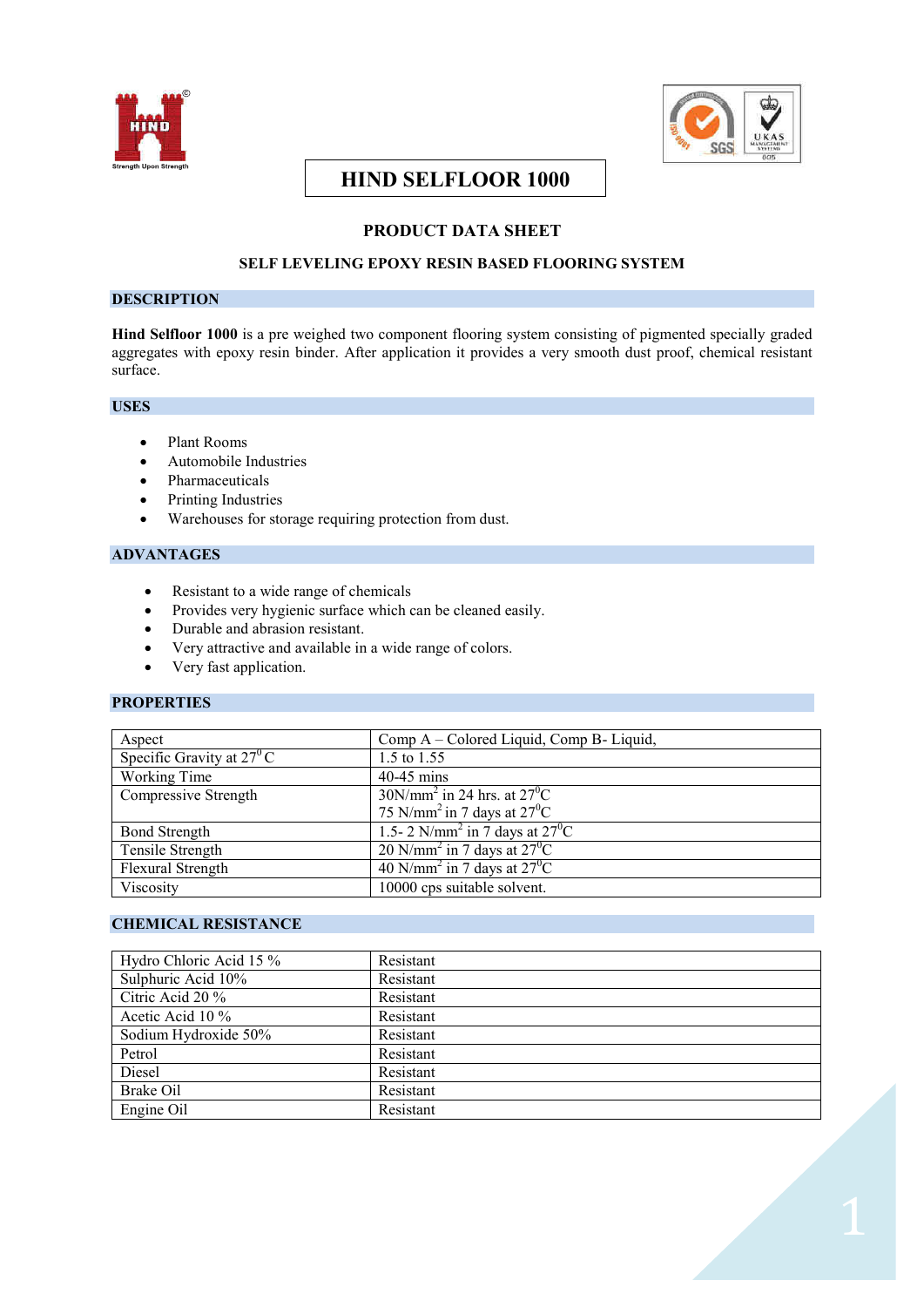### **APPLICATION**

**Surface Preparation:** The surface should be sound, dry, free from all dust, dirt, greasy spots before application of primer**.**

**For New concrete surfaces-** New concrete surfaces should be at least cured for 28 days, all laitance should be removed by wire brushing, grinding etc. The moisture content of the surface should be restricted within 5 %.

**For Old Concrete/ Floor surface :** Old concrete surfaces should be properly cleaned from all depositions dust, dirt, greasy spots preferably by mechanical method . Care should be taken that the floor is properly cleaned from all dust to ensure bonding of the primer.

#### **Priming:**

Prior to application of **Hind Selfloor 1000** the prepared surface should be given a coat of **Hind Coat Prime** as per specification. Curing of the primer to become tack free is required for at least 6 hrs but it depends upon the ambient temperature. Preferably the application of **Hind Selfloor 1000** is to be done after 24 hrs from application of primer.

#### **Mixing:**

**Hind Selfloor 1000** is available in pre weighted two component packs. The Comp- B is to be mixed with Comp-A in a clean mixing vessel and mixed for approximately 60 seconds with a slow speed mixing paddle.

#### **Laying:**

The mixed material is then laid over pre measured surface designed for getting the desired thickness and spread evenly with a notched trowel. Once the entire material is laid rolling by a nylon spiked roller is to be done to remove trowel marks and to release the air. The roller should be moved to and fro for the entire length and subsequent rolling in the next row is to be done with a overlap on the previous row. The entire operation is to be completed within the pot life of the mixed material.

**Note: The application of Hind Selfloor 1000 is to be done with specialized applicator equipped with the Tools required and experienced for laying epoxy flooring systems**. **It should not be applied to floors at ground level where rising dampness may occur or at places where the temperature is more than 50<sup>0</sup>C.** 

### **Cleaning:**

The cleaning of all tools is to be done by organic solvent like Xylene.

#### **Color Range:**

**Hind Selfloor 1000** is available in colors like Red, Blue, Green, Ivory and yellow.

#### **PACKING**

#### **Available in 18.5 Kg Pack**

#### **COVERAGE**

| <b>Thickness</b>                 | Coverage/Pack                           |
|----------------------------------|-----------------------------------------|
| Hind Coat Prime as Primer        | 5-6 Sq. Mtr per Kg.                     |
| Hind Selfloor 1000 2.00 mm Thick | 6 Sq.Mtr per Pack (18.5 Kg)             |
| Hind Selfloor 1000 1.5mm Thick   | 8Sq. Mtr per Pack (18.5 Kg)             |
| Hind Selfloor 1000 1.0 mm Thick  | 12 Sq. Mtr per Pack $(18.5 \text{ kg})$ |

#### **SHELF LIFE**

Best before 12 months from the date of manufacture. Should be stored in a cool and dry place away from di**rect**  sunlight at temperature ranging between  $2^{0}$ C (Min.) and  $50^{0}$ C (Max.)